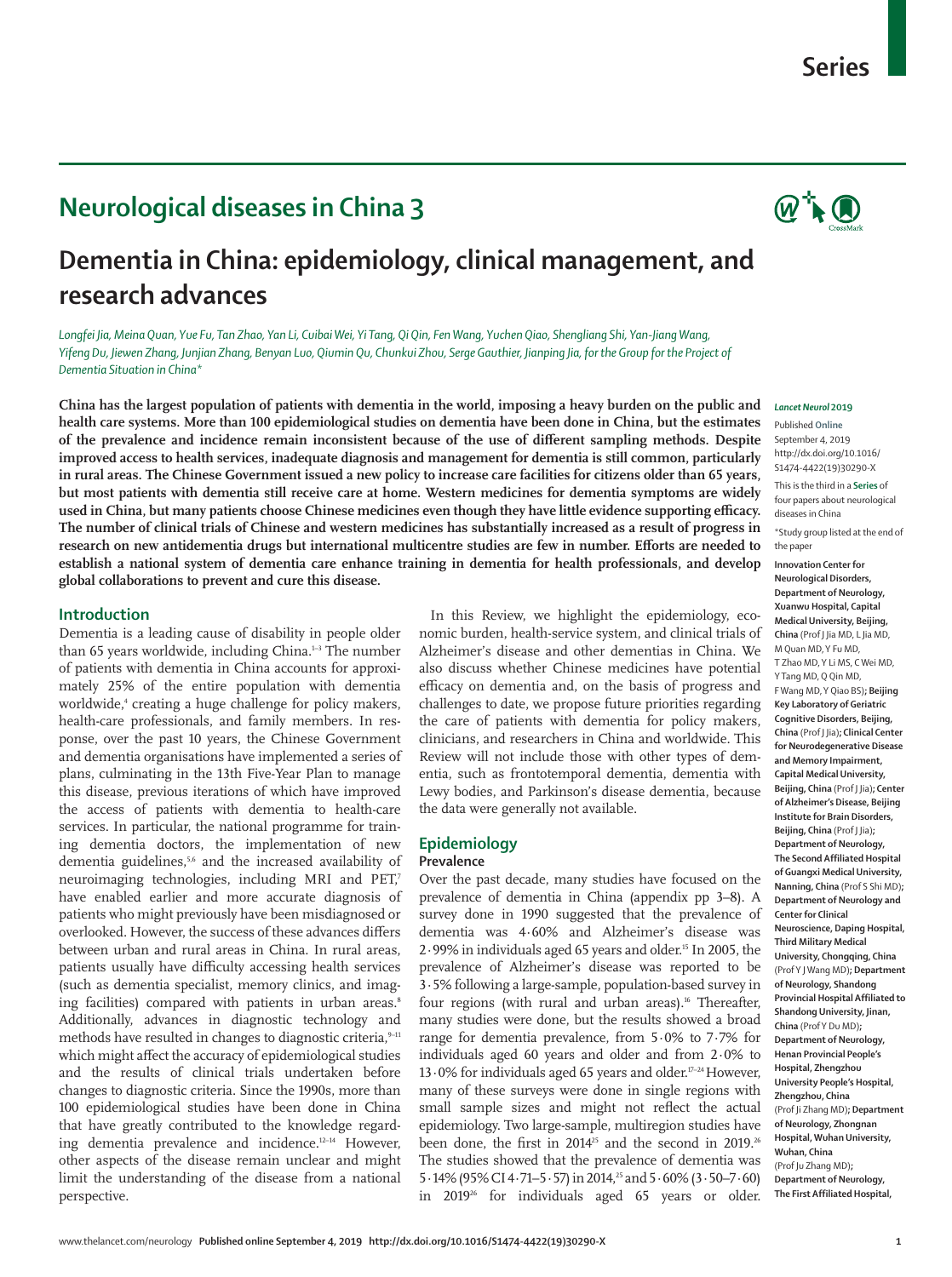**Zhejiang University, Hangzhou, China**  (Prof B Luo MD)**; Department of Neurology, The First Affiliated Hospital of Xi'an Jiaotong University, Xi'an, China**  (Prof Q Qu MD)**; Department of Neurology, The First Teaching Hospital of Jilin University, Changchun, China**  (Prof C Zhou MD)**; and Departments of Neurology and Neurosurgery, and Department of Psychiatry, McGill Centre for Studies in Aging, McGill University, Montreal, QC, Canada** (Prof S Gauthier MD)

Correspondence to: Prof Jianping Jia, Innovation Center for Neurological Disorders, Department of Neurology, Xuanwu Hospital, Capital Medical University, Beijing 100053, China **jjp@ccmu.edu.cn**

For more on the **13th Five-Year Plan** see [http://www.cncaprc.gov.cn/](http://www.cncaprc.gov.cn/contents/2/179240.html) [contents/2/179240.html](http://www.cncaprc.gov.cn/contents/2/179240.html) See **Online** for appendix A meta-analysis of 96 observational studies, published in 2018, reported that the overall prevalence of dementia in Chinese people aged 60 years and older was 5 $\cdot$ 30% (4 $\cdot$ 30 $-$ 6 $\cdot$ 30).<sup>13</sup> The prevalence of dementia and Alzheimer's disease was substantially higher in rural populations than in urban populations (6·05% *vs* 4·40% for dementia and 4·25% *vs* 2·44% for Alzheimer's disease), probably due to the lower educational level in rural regions.25 Age and sex also affect dementia prevalence.12,25,27 A systematic review of 75 observational studies, published in 2013, showed that the prevalence of dementia had doubled at 5-year intervals (from the age of 55 to 99 years) and was higher in women than in men (the ratio of women to men was  $1.65$ ).<sup>12</sup> The sex difference in the Alzheimer's disease prevalence was even higher (the ratio of women to men was  $2.37$ ,<sup>12</sup> which might be due to hormonal differences and brain development factors.<sup>28,29</sup> The number of patients with dementia also varies in different geographical areas; the prevalence of dementia is 5·5% in northern China, 5·2% in central China, 4·8% in southern China, and 7·2% in western China, after adjusting for methodological variation, according to a meta-analysis published in 2018 (figure 1).<sup>13</sup> Moreover, the World Alzheimer Report (2015)<sup>30</sup> indicated that the prevalence of dementia in China (which was estimated at 6·19%) is similar to that in most parts of the world  $(5.50-7.00\%)$ , but it is higher than the prevalence in sub-Saharan Africa (5·47%) and central Europe (5·18%), and lower than that reported in Latin America (8·41%) and Southeast Asia



*Figure 1:* **The prevalence of dementia in people aged 60 years or older in China13**

No data from Jilin, Inner Mongolia, Tibet, Qinghai, and Yunnan were included in the study.13 The red line marks the border between the different regions of China. The prevalence data in Hong Kong and Taiwan were unavailable for this age range (≥60 years).

 $(7.64%)$  in patients aged 60 years and older.<sup>30</sup> The differences in global prevalence might be explained by different dementia survival time, environmental risk factors and genetic factors, and mortality before the onset of dementia.<sup>31</sup> Moreover, the heterogeneity in research methods, including the use of different diagnostic criteria, can affect results regarding dementia prevalence.<sup>32,33</sup> Thus, further investigation with a consistent method of diagnosing dementia is needed for confirmation of disease prevalence.

Few multicentre and large-scale studies have been done on the prevalence of mild cognitive impairment in China over the past 10 years (appendix pp 3–8). From 2009 to 2015, six studies that used different diagnostic criteria showed mild cognitive impairment prevalence ranging from 9.70% to 23.30% in Chinese individuals.<sup>20,34-38</sup> These studies were done in single regions and did not represent the prevalence of mild cognitive impairment on a national scale. Subsequently, a study in multiple regions, which included both urban and rural areas, reported that the prevalence of mild cognitive impairment was 17·9% in urban areas, 25·1% in rural areas, and 20·8% for individuals aged 65 years and older across all of the regions.39 Vascular-related mild cognitive impairment subtypes were the most common (42%), followed by mild cognitive impairment caused by prodromal Alzheimer's disease (29·5%). The strength of this report was the classification of patients with mild cognitive impairment on the basis of the cause of the disease, which highlighted that interventions for vascular risk factors are of vital importance for the prevention of cognitive impairment. The prevalence of mild cognitive impairment was  $12.7\%$  for individuals aged 60 years and older<sup>40</sup> and 14·5% for individuals aged 55 years and older in two metaanalyses.41 The prevalence of mild cognitive impairment progressively increased with lower educational level, was higher in women than in men, and was higher in rural areas than in urban areas.<sup>39-41</sup>

#### **Incidence**

Few studies have investigated the incidence of dementia and mild cognitive impairment in China (appendix pp 3–8). The incidence of dementia in individuals aged 65 years and older ranged from  $17 \cdot 742$  to  $24 \cdot 043$  per 1000 person-years using the same criteria as that of the 10/66 Dementia Research Group in two studies. In 2013, a systematic review of 13 incidence studies reported that the incidence for dementia was 9·87 per 1000 personyears, the incidence of Alzheimer's disease was 6·25 per 1000 person-years, and the incidence of vascular dementia was 2·42 per 1000 person-years for individuals aged 60 years and older.<sup>12</sup> In a multiregion study done in 2016 (using the DSM-IV criteria for the diagnosis of dementia, the NINCDS-ADRDA criteria for Alzheimer's disease, and the NINDS-AIREN criteria for vascular dementia), the incidence for dementia was 12·14 per 1000 person-years, 8·15 per 1000 person-years for Alzheimer's disease, and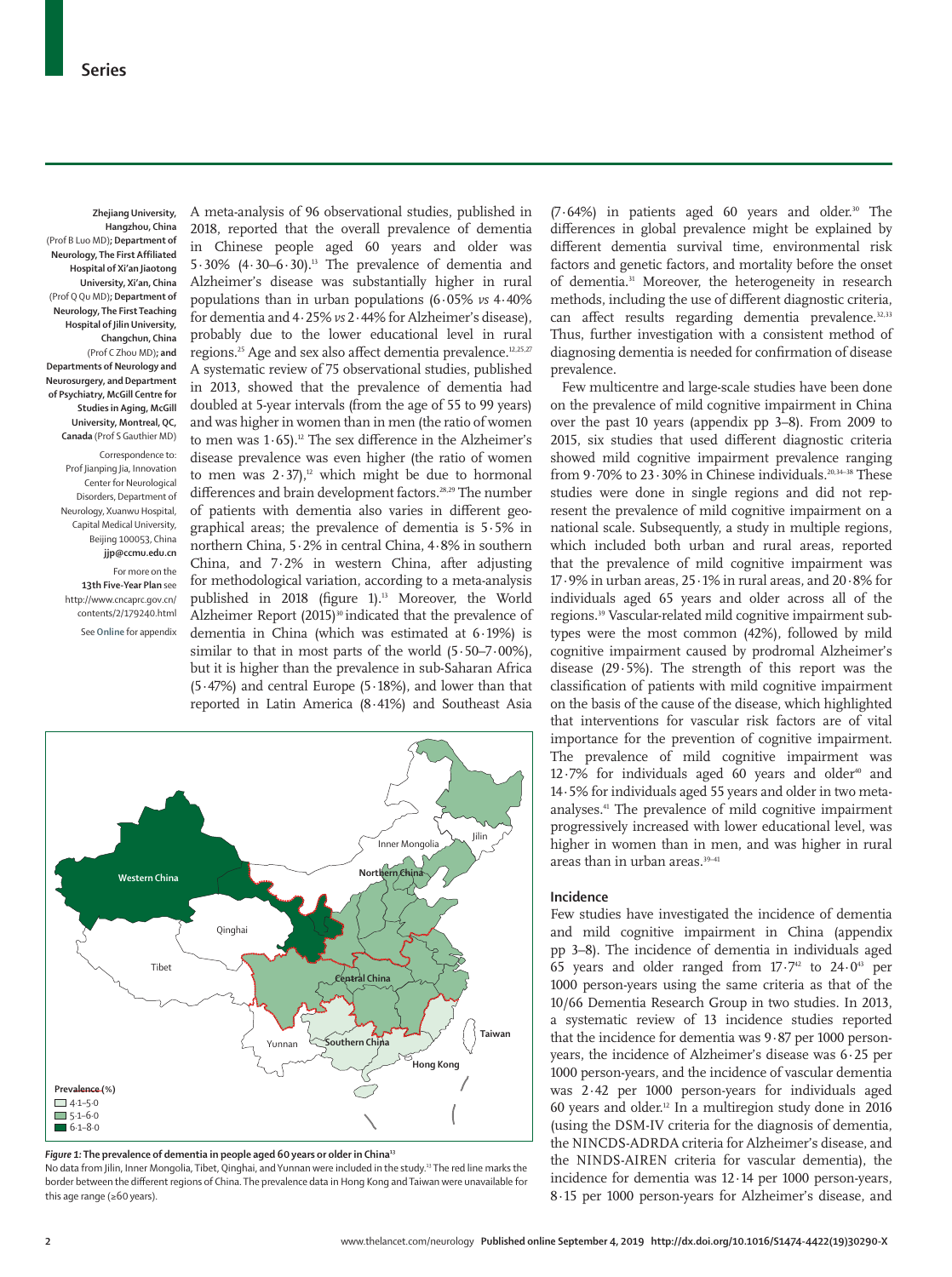3·13 per 1000 person-years for vascular dementia among individuals aged 65 years and older.<sup>14</sup> Several studies showed that the incidence of dementia was increasing from 65 years of age in an age-specific manner and is higher in women than in men (appendix  $p$  9).<sup>14,43,44</sup> Additionally, a report published in 2016 showed that the incidence of dementia was higher in rural areas than in urban areas and greater in northern China than in southern China.14 However, studies on the incidence of mild cognitive impairment are scarce. One study reported that the incidence of mild cognitive impairment in Chinese individuals aged 65 years and older was 21·7 per 1000 person-years with the 10/66 Dementia Research Group criteria.45 In general, these surveys on the incidence of dementia and mild cognitive impairment were done before 2010, and the disease incidence might be higher as a result of the ageing of Chinese society; thus, more studies are needed.

Research on secular trends in the prevalence of dementia in China has rarely been done. A community-dwelling study was done to calculate the prevalence of dementia in Beijing on the basis of mini-mental state examination (MMSE) assessments, and reported a small increase in prevalence from 1·7% in 1986 to 2·5% in 1997. 46 According to a report from Hong Kong, $\phi$  the prevalence of clinically diagnosed dementia increased from 0·6% in 2000 to 1·1% in 2004–08 in individuals aged 60 years and older, and from 4·5% in 1995 to 9·3% in 2005–06 in individuals aged 70 years and older. These reports present regional results and might not represent the national situation, but trends have been extrapolated through systemic reviews and meta-analyses. In 2013, a systematic review of 75 prevalence studies analysed the age-specific prevalence of dementia and showed an increase from 1990 to 2000 of at least 16%, and a 43% increase by 2010 for each age stratification.<sup>12</sup> Based on these estimates, another study in 2017 predicted the age-specific prevalence of dementia up to 2030, estimating a potential increase in the number of patients from 2010 (figure 2).<sup>12,48</sup> According to a meta-analysis, published in 2018, which adjusted for methodological factors (including diagnostic criteria, whole study age range, sampling method, population size and geographical areas), the increasing prevalence of dementia in China from before 1990 (1·90%) to 2010–15 (6·4%) was considerably reduced (from 2·8% before 1990 to 4·9% in 2010–15).13 The 2016 Global Burden of Disease study showed that the age-standardised dementia prevalence increased by 5·6% in China from 1990 to 2016, while global prevalence increased by 1.7%.<sup>4</sup> The increasing prevalence might partly be due to extended lifespan and improved diagnostic criteria, which have resulted in an increased number of people older than 65 years and a higher number of dementia diagnoses. In general, most studies support the expected increase in dementia prevalence in China. Notably, the heterogeneity of research methods might bias the results and explain the scale of the increasing trend.32,33,49 A national epidemiological survey



*Figure 2:* **Estimated age-specific prevalence of dementia from 1990 to 2030 in China** The age-specific prevalence of dementia in China is shown with the data from 1990 to 2010 estimated by a systematic review,<sup>12</sup> and the 2020 to 2030 predictions by Xu and colleagues.<sup>48</sup>

with standardised screening methods and diagnostic criteria must be designed to identify the secular trend for the prevalence of dementia in China.

## **Health economics**

Dementia poses a heavy burden on patients and their families. In 2006, a study of 67 patients with Alzheimer's disease in Shanghai reported that the cost of this disease per person-year was US\$2384.50 However, this study might have underestimated indirect costs by only including the time spent on caregiving in the analysis, while ignoring the lost productivity and income of non-professional caregivers. Another study of 146 patients with dementia in Shandong estimated that the cost of dementia was approximately \$5900 per person-year in 2010.<sup>48</sup> This study also suggested that the national annual cost of dementia (including direct medical costs [eg, goods and services for the diagnosis and treatment of the disease], direct non-medical costs [eg, travel costs], and indirect costs [eg, loss of productivity]) was \$47·20 billion in China alone in 2010, according to a prevalence-based bottom-up approach. Notably, the national annual costs were estimated on the basis of small samples from single province studies; thus, the estimates might not represent the general burden of dementia in China.<sup>48</sup> In 2015, a multicentre survey of 3098 patients with dementia reported that the total cost of care was \$19144 per personyear.51 The national annual cost of Alzheimer's disease was \$167·74 billion, with direct medical costs (such as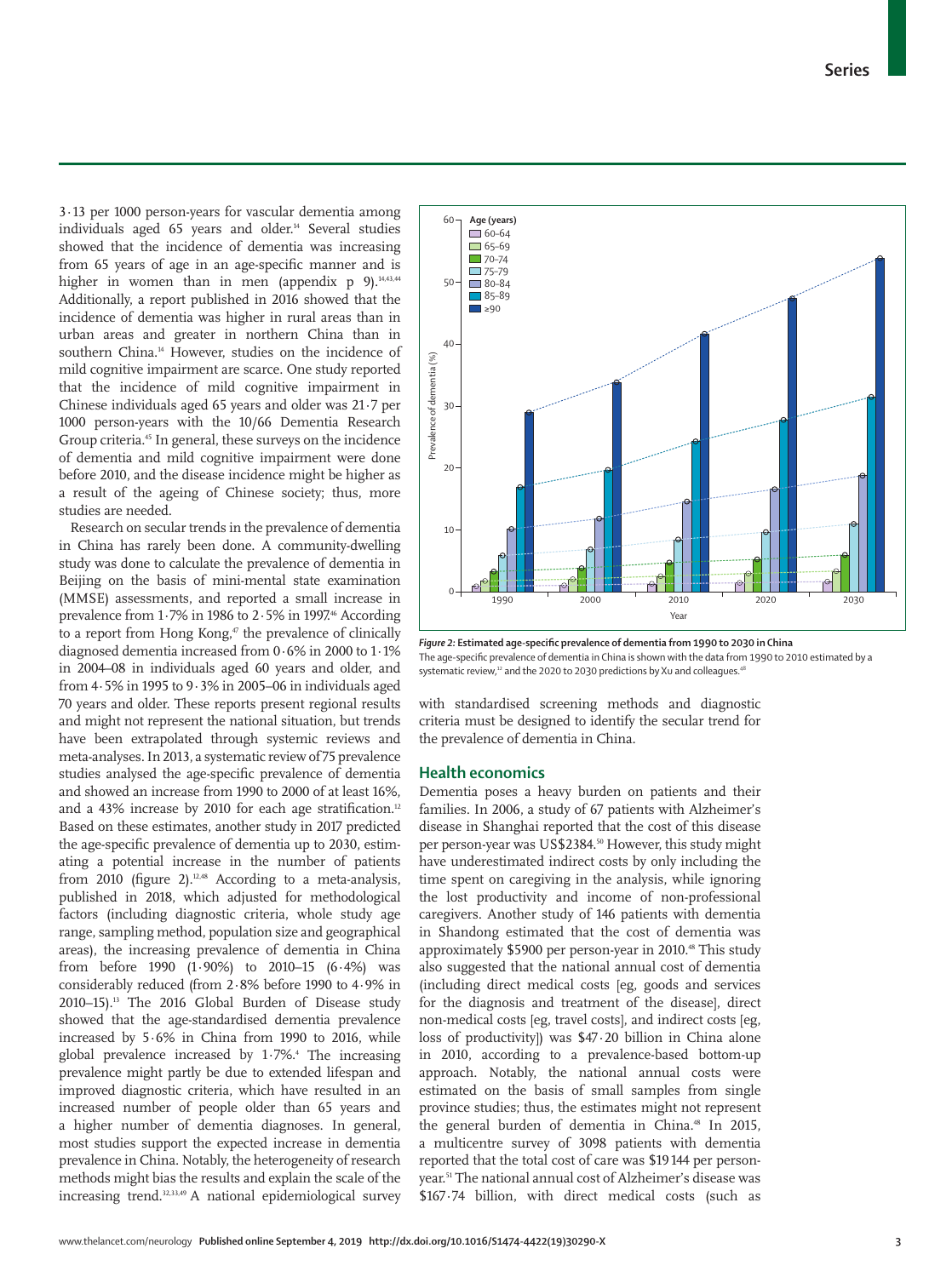

*Figure 3:* **Common of the health-care route (A) and diagnosis, treatment, and follow-up pathways (B) for patients with dementia in the Chinese health-care system**

For more on the **National Health Commission of the People's Republic of China** see <https://www.hqms.org.cn/>

\*An appoinment is not needed to access these health-care centres. A shows the routes available for seeing a doctor, which emphasises the relationship among the three hospitals tiers. B shows the management pathways available to patients with dementia, which emphasises the different diagnostic and treatment modalities. As defined by the [National Health Commission of the People's Republic of China](https://www.hqms.org.cn/) tier 3 hospitals act across districts, provinces, and cities, with the the term academic indicating if a hospital is affiliated with a medical school or university; tier 2 [secondary] hospitals are regional or district hospitals, which have a role across several communities; and tier 1 [primary] hospitals are community hospitals.

outpatient costs) accounting for 32·5% of the total, direct non-medical costs (such as health-care equipment) accounting for 15·6% of the total, and indirect costs (such as monetary loss due to the inability of the patient and informal caregivers to work) accounting for 51·9% of the total. Moreover, this study showed that the Alzheimer's disease costs in China accounted for 1·47% of the gross domestic product (GDP), whereas the worldwide Alzheimer's disease costs accounted for 1·09% of the global GDP, indicating that the burden of Alzheimer's disease, in terms of socioeconomic costs, was greater in China than the worldwide average.<sup>51</sup> Based on this study, the annual total costs associated with dementia will be \$248·71 billion in 2020, \$507·49 billion in 2030, \$1·00 trillion in 2040, and \$1·89 trillion in 2050 in China (appendix p 2); on a global scale, these costs will be \$1·33 trillion in 2020, \$2·54 trillion in 2030, \$4·83 trillion in 2040, and \$9.12 trillion in 2050.<sup>51</sup>

## **Diagnosis**

In China, patients with dementia usually visit neurologists rather than psychiatrists because of concerns about negative stigma.52 Thus, the neurology department is the primary setting where patients usually receive their diagnosis. A flowchart of the health-care system highlights the differences between tier 1, 2, and 3 hospitals (as defined by the National Health Commission of the People's Republic of China, tier 3 [tertiary] hospitals act across districts, provinces, and cities, with the the term academic indicating if a hospital is affiliated with a medical school or university; tier 2 [secondary] hospitals are regional or district hospitals, which have a role across several communities; and tier 1 [primary] hospitals are community hospitals; figure 3); the differences between dementia diagnosis and treatment in rural and urban areas are illustrated in case studies (panel 1). In general, the diagnosis of dementia differs between the various hospital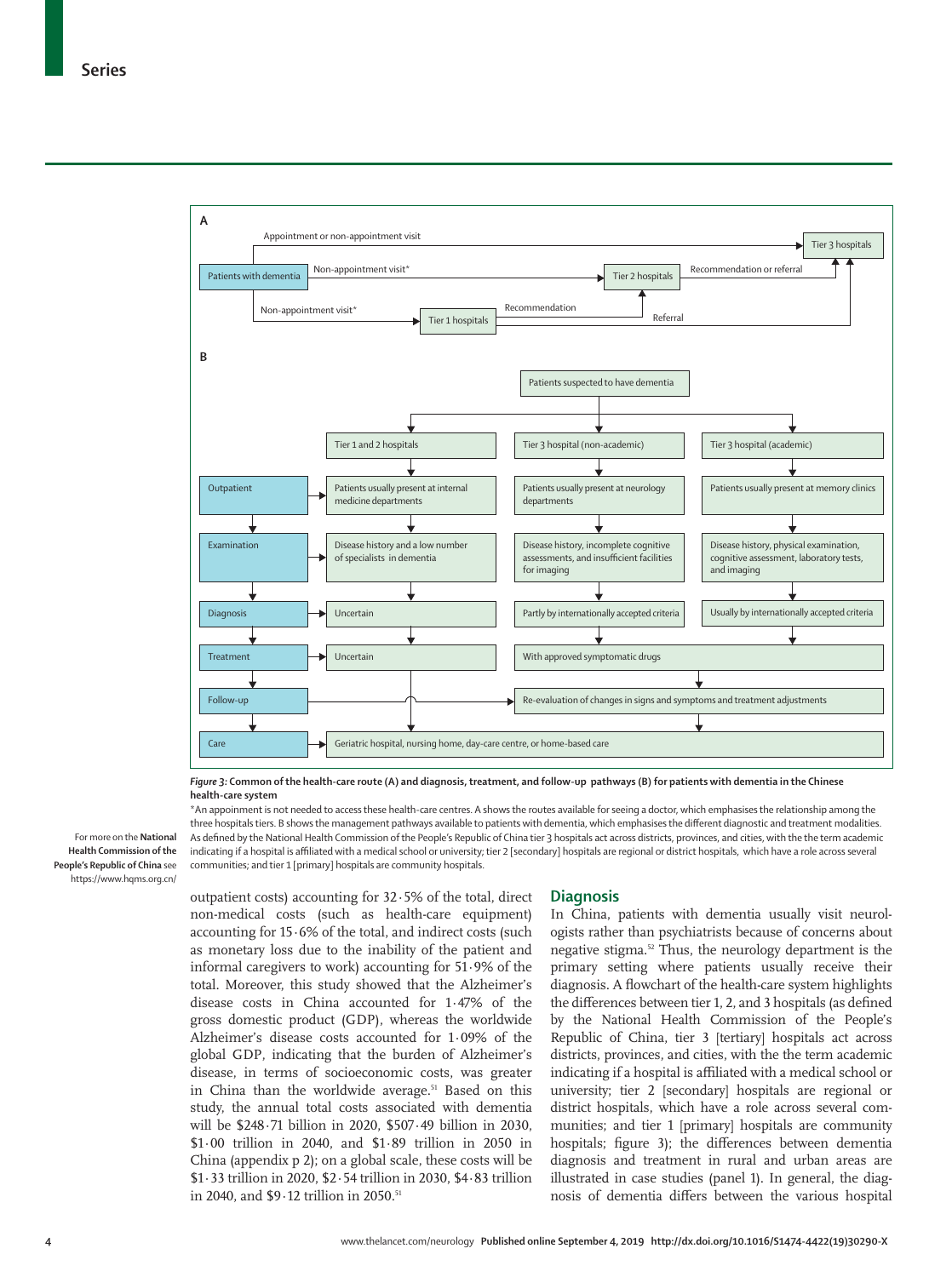levels.53 First, at academic hospitals in medical universities, trained dementia specialists working in memory clinics make a diagnosis according to the International Classification of Diseases tenth edition, the DSM-IV-R or DSM-5, and the Chinese dementia guidelines.<sup>5,6,11</sup> Thus, a diagnosis is determined by standard procedures. Second, in the non-academic tier 3 hospital settings found in average-sized and large cities (populations >500000), doctors who diagnose patients who are cognitively impaired are usually neurologists without specialised training in dementia. Thus, a diagnosis is determined by standard procedures and personal experience. Third, in county hospitals that do not have memory clinics and dementia specialists, diagnoses are typically determined by internists with little experience regarding dementia, resulting in high proportions of incorrect and missed diagnoses. Finally, the number of diagnoses vary greatly between hospitals with and without memory clinics.53 Only 0·10% of neurology outpatients are diagnosed with dementia in hospitals without memory clinics, whereas 0·41% are diagnosed with dementia in hospitals with memory clinics. In addition to the shortage of dementia specialists, the other barriers to diagnosing dementia are the stigma associated with dementia;<sup>52</sup> the belief that a patient is showing a normal ageing process;<sup>54</sup> inconsistent versions or cutoff scores for neuropsychological tests, such as the MMSE, in different areas in China;<sup>4,55</sup> the costs of certain advanced techniques to assist with the diagnosis, such as PET, which are not fully covered by health insurance; and refusal of invasive diagnostic examinations, such as lumbar puncture and brain pathological examinations, by patients and their families.<sup>56</sup>

## **Clinical management and care**

The number of patients with dementia in China is estimated to be 10–11 million individuals aged 60 years and older or 9–10 million patients aged 65 years and older;13,26,57 more than 60% of patients with dementia have Alzheimer's disease , and approximately 70–80% of them have not received treatment.<sup>11</sup><sub>2,25,53</sub> Not receiving treatment</sub> is a substantial problem that occurs because of economic difficulties and low awareness of this disease among patients and their families.<sup>53</sup> Although patients with vascular dementia constitute the second largest population of people with dementia in China (2·49 million people aged 65 years and older),<sup>25,57</sup> no treatment data for this population are available. In China, there are approximately 11·8 million patients who have had a stroke, 9·5 million of whom have had cognitive impairments after their stroke.58,59 However, the symptoms of dementia can be misdiagnosed as symptoms of the stroke itself and, as a result, patients diagnosed with vascular dementia after a stroke might not receive specific treatment. Overall, China is estimated to have approximately 31 million patients with mild cognitive impairment, with mild cognitive impairment caused by Alzheimer's disease accounting for more than 9 million patients.39,57 The

## *Panel 1:* **Case study: Alzheimer's disease diagnosis and treatment differences in rural and urban hospitals**

Mrs A, a 66-year-old woman with 8 years of education, is a housewife living with her husband in a village in Shanxi Province, China. Beginning in the summer of 2015, Mrs A (then aged 63 years) had difficulties recalling events, she always forgot to take her keys when she left the house, and always forgot to add salt to the pan when she cooked. Her husband thought that she was getting old and that her forgetfulness was caused by normal ageing; thus, he did not take her to the doctors. 2 years later, in 2017, her husband found that she was speaking less often and had difficulties using appropriate words, was frequently angry and agitated for no reason, and had difficulty falling asleep.

## **Evaluation at the local county hospital**

In August, 2017, Mrs A's husband took her to a local county hospital, and an internist saw her. After talking with Mrs A and her husband, the internist measured her blood pressure and ordered a brain CT; her blood pressure was 140/100 mmHg, and the CT scan did not reveal any abnormalities. The internist diagnosed Mrs A with neurosis and hypertension and prescribed amlodipine besilate, Gamma oryzanol, and vitamin B1. Despite taking these medications for 3 months, Mrs A's condition continued to worsen. She sometimes forgot what she had said or done, she kept asking her husband the same questions, and when she went to the market she often missed items on her shopping list.

## **Evaluation at an academic hospital in Beijing, China**

Mrs A had a daughter living and working in Beijing, who asked her father to bring Mrs A to Beijing. On Dec 13, 2017, Mrs A went with her daughter and husband to the memory clinic at an academic hospital. A dementia specialist assessed Mrs A, spoke with her and her family, checked the medical records brought from the county hospital, and ordered a blood pressure test. The specialist also ordered neuropsychological tests, including a minimental state examination (MMSE), the Montreal Cognitive Assessment (MoCA), activities of daily living (ADL) scale, the Clinical Dementia Rating (CDR) scale, the Neuropsychiatric Inventory (NPI), and the Hachinski Ischaemic Index (HIS). Laboratory examinations, including thyroid hormone, folic acid, vitamin B12, and *Treponema pallidum* antibody tests, and MRI examination were done. The patient's blood pressure was 140/90 mm Hg, her MMSE score was 19, MoCA score was 18, ADL score was 30, CDR score was 1, NPI score was 18, and HIS score was 1, and her laboratory results were within the normal range. An MRI scan revealed mild bilateral hippocampal atrophy. The specialist asked that she be hospitalised with continued use of amlodipine besilate tablets. PET scans were done, which showed widespread deposition of amyloid β, and the specialist diagnosed Mrs A with mild Alzheimer's disease and prescribed her donepezil. Additionally, the specialist enrolled Mrs A in a computer-based cognitive training programme. Mrs A stayed in hospital for 7 days before being discharged. The specialist advised Mrs A's family to monitor her medicine intake, provided instructions about memory training at home, and asked her to come back in 6 months for a follow-up visit.

#### **Follow-up visit**

On June 10, 2018, Mrs A returned to the specialist at the academic hospital with her husband and daughter. Her husband told the specialist that Mrs A's temper had become better, and she did not miss items at the market or forget to salt food as often as before. The specialist requested that Mrs A complete the MMSE, MoCA, and CDR, and undergo an MRI examination; her MMSE score was 20, MoCA score was 19, and CDR score was 1, and the MRI scan revealed mild bilateral hippocampal atrophy. The specialist retained the diagnosis of mild Alzheimer's disease, prescribed the same medications, and told her to persist with her memory training at home. Since that visit, Mrs A's condition has remained stable. Her daughter occasionally goes to the academic hospital to buy donepezil and sends it by post to Mrs A because it is not available at local hospitals.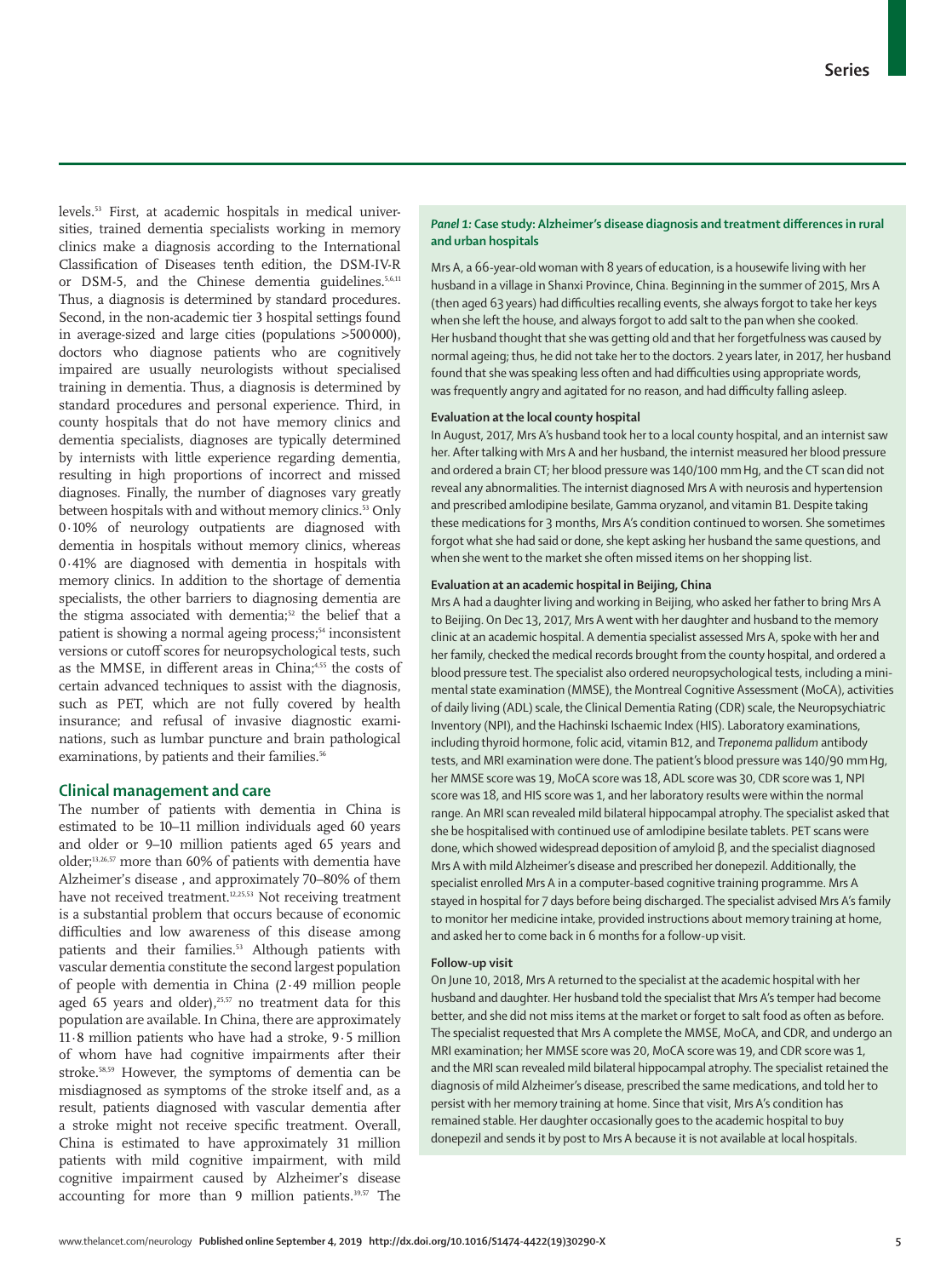For more on the **Cognitive Disorder Committee of the Neurology Branch of the Chinese Medical Association** see <http://www.cmancn.org.cn/>

For more on the **Committee for Cognition Impairment Disorders of the neurology branch of the Chinese Medical Doctor Association** see <http://www.cmda.net/>

For more on the **China Association for Alzheimer's disease** see [http://www.caad.](http://www.caad.org.cn/)

> For more on **Alzheimer's Disease International** see <https://www.alz.co.uk/>

[org.cn/](http://www.caad.org.cn/)

#### *Panel 2:* **Dementia organisations**

In China, the major organisations involved in Alzheimer's disease and related cognitive diseases include:

- The [Cognitive Disorder Committee of the Neurology](http://www.cmancn.org.cn/)  [Branch of the Chinese Medical Association,](http://www.cmancn.org.cn/) which is led by the China Association for Science and Technology and the National Health Commission of the People's Republic of China; the Committee's main function is to organise meetings and academic communications
- The [Committee for Cognition Impairment Disorders of](http://www.cmda.net/)  [the Neurology Branch of the Chinese Medical Doctor](http://www.cmda.net/)  [Association,](http://www.cmda.net/) which is led by the Ministry of Civil Affairs of the People's Republic of China and the National Healthy Commission of the People's Republic of China; the Association is responsible for the training of dementia doctors and formulating standards and guidelines
- The [China Association for Alzheimer's disease](http://www.caad.org.cn/), which was launched in 2015 and is led by the Ministry of Civil Affairs; The China Association for Alzheimer's disease is mainly responsible for popular science, publicity, and education regarding dementia
- Alzheimer's Disease China was approved in 2002 by [Alzheimer's disease International;](https://www.alz.co.uk/) Alzheimer's disease China is the only branch of Alzheimer's Disease International in China, and its main functions involve patient education

We acknowledge that the list does not provide a comprehensive account of all dementia-related organisations in China.

importance of early diagnosis and treatment for individuals in the predementia stage (in which the patient has symptoms or subjective cognitive decline, but does not meet the criteria for dementia diagnosis) is also gradually becoming recognised, but most patients with mild cognitive impairment are not diagnosed or treated. Taken together, China has approximately 50 million patients with dementia and mild cognitive impairment and this patient population has a large effect on society.

## **Memory clinics and health professionals**

In China, memory clinics represent a novel and diseasespecific management model that integrates medical resources, such as clinical, neuropsychological, imaging, and biological diagnostic techniques, with pharmacological and non-pharmacological treatments for cognitive disorders.<sup>6</sup> Staff at the memory clinics include dementia specialists, neuropsychological evaluators, and nurses. These facilities comprise consulting rooms (independent diagnostic rooms), neuropsychology evaluating rooms, imaging facilities (such as radiology departments), laboratories for blood and CSF tests, and lumbar puncture rooms. Approximately 10% of tier 3 hospitals have memory clinics and dementia centres. According to the Neurology Branch of the Chinese Medical Doctor Association, China has 2340 tier 3 hospitals with 96 000 neurologists and approximately

2000 active dementia specialists in different related organisations (panel 2). In China, a dementia specialist is defined as having a qualification as an associate chief physician or above, with clinical practice experience treating cognitive disorders over the past 5 years, more than 1 year of learning experience in the dementia centre of a major national academic hospital, and the ability to independently diagnose dementia.<sup>6</sup> Doctors who cannot fulfil these criteria but still engage in dementia treatment are referred to as dementia doctors who do not have professional training. The low number of memory clinics and dementia doctors in neurology, psychiatry, or geriatric departments and hospitals represents a major problem. In 2018, the government approved plans for the Cognitive Disorders Committee of the Neurology Branch of the Chinese Medical Doctor Association to establish a programme that would train dementia specialists at dementia centres in national academic hospitals and to mitigate the shortage of dementia doctors in China.

## **Treatment**

Care accounts for more than half of the cost of dementia treatment in China.<sup>51</sup> The major challenge associated with the treatment of patients with dementia in China is a poorly developed care system, which is further affected by low levels of public awareness regarding dementia, inadequate knowledge, poor education among caregivers, and a high cost.<sup>60</sup> Most patients with dementia receive informal care at home, with formal care only available to patients with mild symptoms and from highincome families.<sup>61</sup> The sources of caregiving in China include government-owned and private institutions for long-term care, community-based care, such as day-care centres and nursing homes, and home-based dementiaspecific services provided by a professional caregiver, all of which are still in the initial stages of development.54,61–63 In a national survey of 1355 patients with dementia, only  $27$  ( $2.0\%$ ) received formal care in hospitals or nursing homes, with the remaining 1328 patients cared for by family members and other non-professionals at home.<sup>53</sup> Most family caregivers and paid caregivers do not have the required knowledge and skills to adequately care for someone with dementia.<sup>54</sup> Due to the insufficiency of the care system and the scarcity of effective treatments for patients, an undue burden has been placed on caregivers, which has been ignored over the past several decades.<sup>4</sup> The burden and stressors on Chinese caregivers are severe and multidimensional, especially in terms of guilt and personal strain, as indicated by the 22-item Zarit Burden Interview. 64 Stressors might directly relate to caregiving demands (ie, the burden due to the physical, cognitive, or behavioural functions of a patient), or they might relate to role strains, family conflicts, and pressure from the social environment.<sup>52</sup> Notably, caregivers' burden might not only affect a caregiver's physical and mental health but also hinder the delivery of optimal care to the patient.<sup>65</sup> Thus, the development of a successful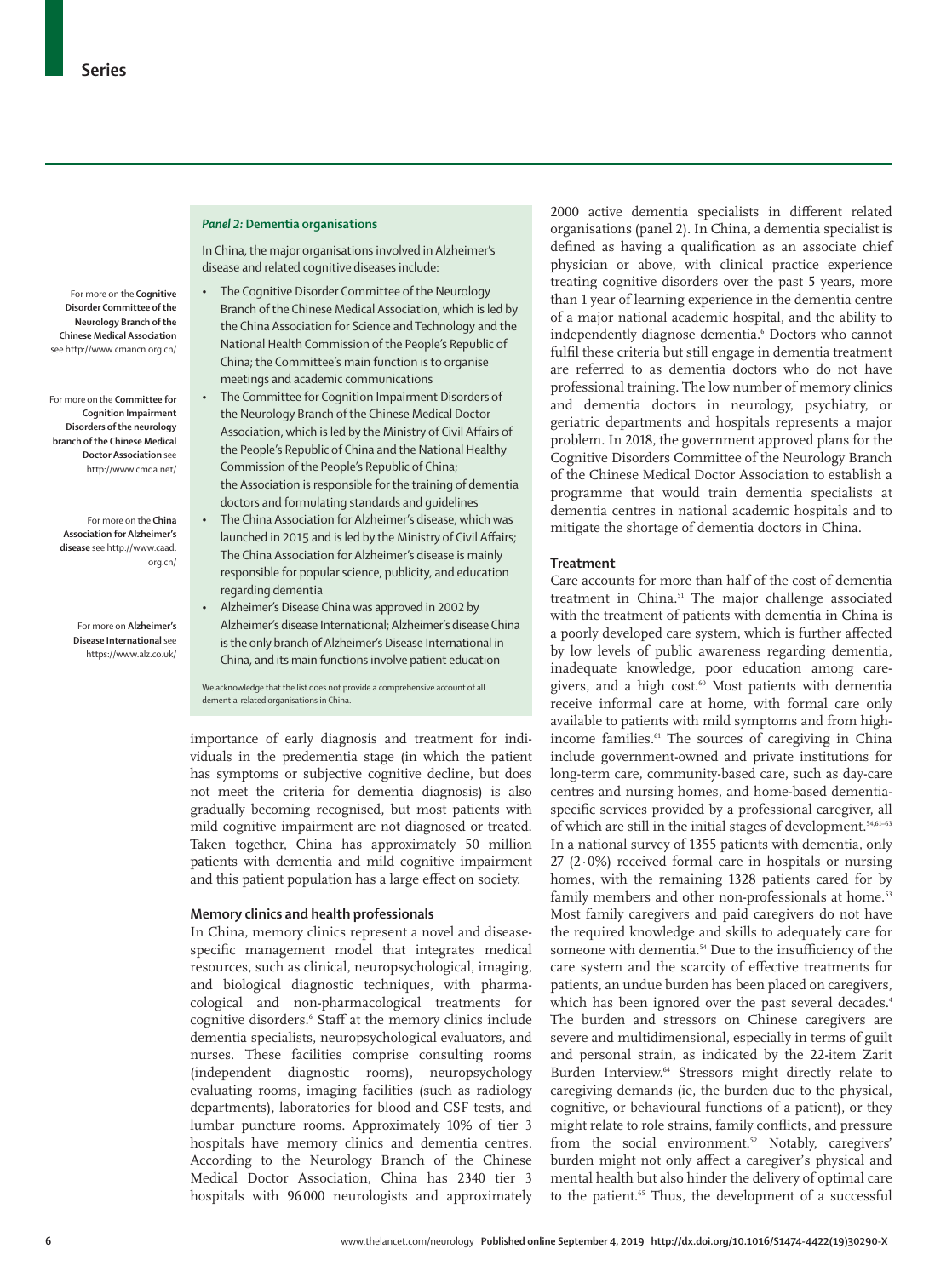|                                                            | Drug type                                      | <b>Trial</b><br>phase | Condition                                          | Participants                                                     |                               | Length of<br>intervention<br>(weeks) | (weeks)   | Follow-up Diagnostic criteria                                                                                                                                      | <b>Estimated</b><br>completion date |
|------------------------------------------------------------|------------------------------------------------|-----------------------|----------------------------------------------------|------------------------------------------------------------------|-------------------------------|--------------------------------------|-----------|--------------------------------------------------------------------------------------------------------------------------------------------------------------------|-------------------------------------|
|                                                            |                                                |                       |                                                    | Number of<br>patients                                            | Age of<br>patients<br>(years) |                                      |           |                                                                                                                                                                    |                                     |
| <b>Chinese medicines</b>                                   |                                                |                       |                                                    |                                                                  |                               |                                      |           |                                                                                                                                                                    |                                     |
| TMBCZG tablet;<br>NCT03230071                              | Multitarget                                    | $\overline{2}$        | Vascular<br>dementia                               | 160                                                              | $55 - 80$                     | 24                                   | 4         | NINDS-AIREN                                                                                                                                                        | June, 2020                          |
| SaiLuoTong capsule;<br>NCT03789760                         | Multitarget                                    | 3                     | Vascular<br>dementia                               | 500                                                              | $40 - 75$                     | 52                                   | <b>NA</b> | DSM-5 and NINDS-AIREN                                                                                                                                              | April, 2022                         |
| Ginkgo biloba dispersible<br>tablet; NCT03090516           | Multitarget                                    | 2/3                   | Alzheimer's<br>disease                             | 240                                                              | $50 - 85$                     | 12                                   | <b>NA</b> | NIA-AA                                                                                                                                                             | March, 2018                         |
| Innovative Chinese compounds*                              |                                                |                       |                                                    |                                                                  |                               |                                      |           |                                                                                                                                                                    |                                     |
| AD-35; NCT03790982                                         | Multitarget                                    | $\overline{2}$        | Alzheimer's<br>disease                             | 480 to ensure<br>240 patients<br>are included<br>after drop outs | $50 - 75$                     | 52                                   | <b>NA</b> | NINCDS-ADRDA                                                                                                                                                       | July 30, 2021                       |
| Butylphthalide soft<br>capsule; NCT02993367                | Multitarget                                    | 2/3                   | Vascular<br>cognitive<br>impairment<br>no dementia | 200                                                              | $40 - 65$                     | 24                                   | <b>NA</b> | MMSE $\geq$ 24 and normal or slightly<br>impaired activities of daily living                                                                                       | July, 2019                          |
| Butylphthalide soft<br>capsule; NCT03804229                | Multitarget                                    | 3                     | Vascular<br>dementia                               | 700                                                              | 50-80                         | 52                                   | <b>NA</b> | DSM-5, DSM-IV, and NINDS-AIREN                                                                                                                                     | February 1, 2022                    |
| Octohydroaminoacridine<br>succinate tablet;<br>NCT03283059 | Cholinesterase<br>inhibitor                    | 3                     | Alzheimer's<br>disease                             | 600                                                              | $50 - 85$                     | 54                                   | NA        | NIA-AA                                                                                                                                                             | February 16, 2020                   |
| Huperzine A;<br>NCT02931136                                | Cholinesterase<br>inhibitor                    | $\overline{4}$        | Mild<br>cognitive<br>impairment                    | 300                                                              | $55 - 85$                     | 52                                   | <b>NA</b> | Activities of daily living                                                                                                                                         | December, 2025                      |
| International novel compounds                              |                                                |                       |                                                    |                                                                  |                               |                                      |           |                                                                                                                                                                    |                                     |
| Gantenerumab and<br>solanezumab;<br>NCT01760005            | Monoclonal<br>antibodies to<br>$amyloid \beta$ | 2/3                   | Alzheimer's<br>disease                             | 490                                                              | $18 - 80$                     | 208                                  | NA        | Having an Alzheimer's disease-causing<br>mutation or an autosomal dominant<br>Alzheimer's disease family history; and<br>CDR 0-1 (inclusive)                       | March, 2021                         |
| Elenbecestat;<br>NCT03036280                               | β-secretase<br>inhibitor                       | 3                     | Alzheimer's<br>disease                             | 950                                                              | $50 - 85$                     | 96                                   | 12        | Mild cognitive impairment due to<br>Alzheimer's disease or mild Alzheimer's<br>disease, MSM ≥24, CDR 0.5, and<br>clinical dementia rating Memory Box<br>$\geq 0.5$ | Nov 21, 2023                        |
| Crenezumab;<br>NCT03114657                                 | Monoclonal<br>antibody to<br>amyloid $\beta$   | 3                     | Alzheimer's<br>disease                             | 750                                                              | $50 - 85$                     | 100                                  | 52        | NIA-AA                                                                                                                                                             | May 31, 2019                        |
| Gantenerumab;<br>NCT03444870                               | Monoclonal<br>antibody to<br>$amyloid \beta$   | 3                     | Alzheimer's<br>disease                             | 760                                                              | $50 - 90$                     | 104                                  | 50        | NIA-AA                                                                                                                                                             | March 2, 2023                       |

Ongoing clinical trials with more than 150 patients. All the studies listed recruited men and women. TMBCZG=TianMaBianChunZhiGanPian. NINDS-AIREN=National Institute of Neurological Disorders and Stroke and Association Internationale pour la Recherché et l'Enseignement en Neurosciences. NA=not available. DSM-5=Diagnostic and Statistical Manual of Mental Disorders, 5th edition. NIA-AA=National Institute on Aging and Alzheimer's Association. NINCDS-ADRDA=National Institute of Neurological and Communicative Disorders and Stroke and the Alzheimer's Disease and Related Disorders Association. MMSE=mini-mental state examination. DSM-IV=DSM, 4th edition. CDR=clinical dementia rating. \*Innovative Chinese compounds are compounds that were initially identified or synthesised by Chinese scientists.

*Table:* **Ongoing randomised, controlled clinical trials of Chinese medicines, innovative Chinese compounds, and international novel compounds for the treatment of dementia in China**

care system is crucial. Since the integration of the National Working Commission on Ageing into the work remit of the National Health Commission of the People's Republic of China in 2018, more efforts and strategies have been developed, including the establishment of the three-tier long-term care system to facilitate long-term care for all who need it.<sup>66</sup> This system includes home care, community care, and institutional care, and will benefit patients with dementia.

Medication for dementia in China includes US Food and Drug Administration (FDA) approved drugs and Chinese medicines. The first-line medications for dementia include cholinesterase inhibitors, such as donepezil and rivastigmine, and the NMDA receptor antagonist memantine. However, a report based on a national multicentre study done from 2009 to 2010 showed that only 23·6% of patients with dementia receive pharmacological treatment. Additionally, cholinesterase inhibitors are prescribed to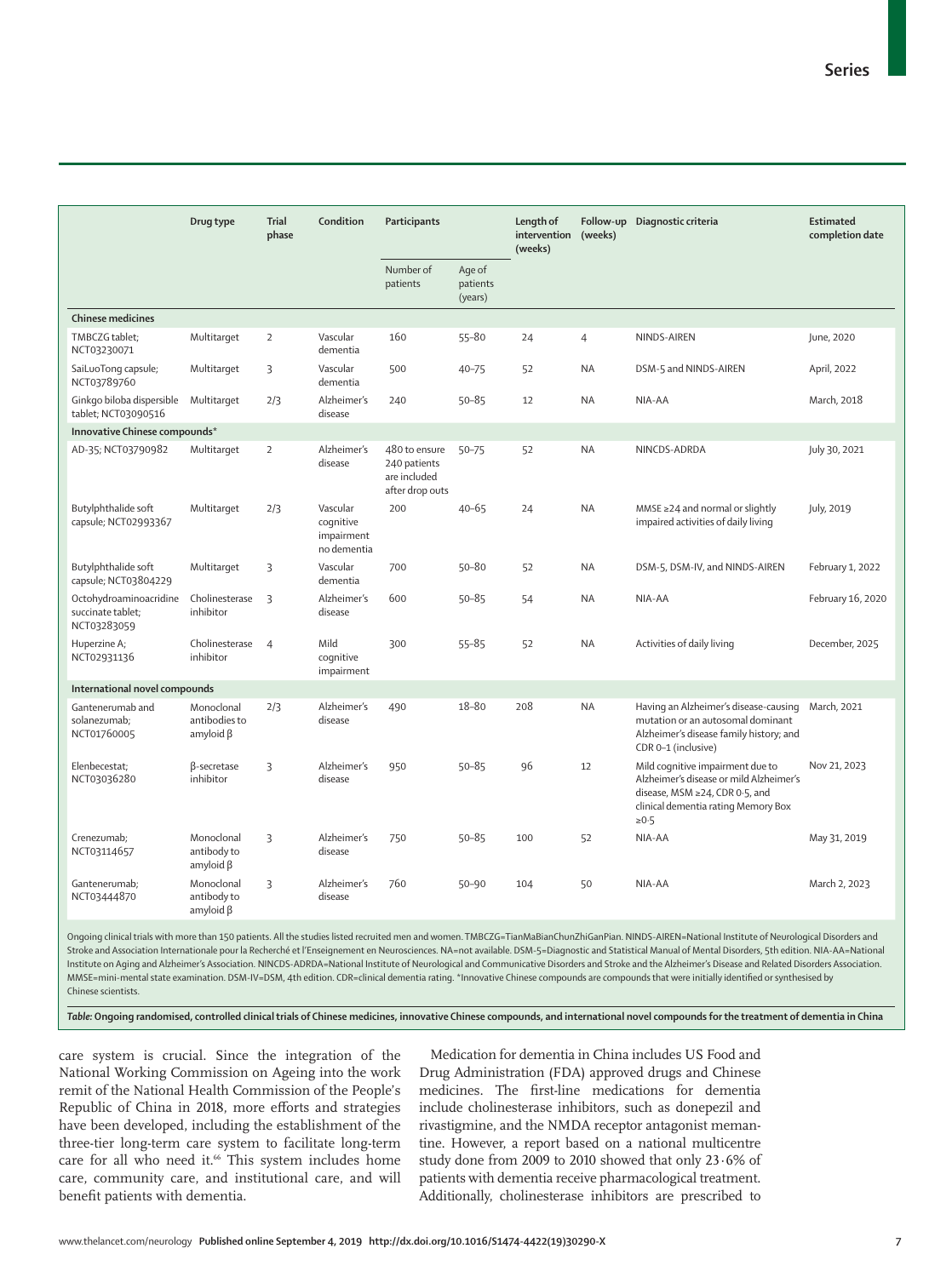## *Panel 3:* **Priorities in Alzheimer's disease and other dementias**

The challenges facing treatment of Alzheimer's disease and other dementias in China include the increasing prevalence of dementia, the heavy economic burden of the disease, the uneven health service, a poorly developed health-care system, and the slow progress in drug development. Here, we highlight effective strategies that could improve this situation.

## **National surveillance system**

Most epidemiological studies on dementia in China in the past few decades were based on single regions, small sample sizes, and inconsistent diagnostic criteria, which do not reflect the situation for the whole country. The establishment of a national surveillance system by the Chinese Government to monitor the epidemiology of the disease among people older than 65 years across the country is urgently needed. This system should monitor the incidence and prevalence, economic costs, and risk and protective factors of dementia. Based on these data, primary and secondary prevention strategies could be established.

### **Dementia specialists and memory clinics**

A high proportion of patients with dementia have no access to appropriate diagnosis and treatment because of the low number of dementia specialists and memory clinics, as well as the low awareness of dementia in the general population. A national project to train health professionals at dementia centres in national academic hospitals, to build more memory clinics in tier 3 hospitals, and to enhance public awareness for seeking dementiarelated medical services is imperative. A national hospital-based cohort study should be initiated to refine the diagnostic criteria and procedures for clinical studies and trials.

#### **Dementia care**

Long-term care systems for patients with dementia have not yet been established in China.66 Accordingly, specific strategies should be implemented to improve this situation, including training for informal caregivers in home settings and increased investment and better availability of institutional and community-based care facilities. Professional and psychosocial support for patients with dementia and family caregivers is needed and should be emphasised. Guidelines for the home care and professional care of patients with dementia should be developed. Research on improving the dementia care system is essential.

#### **Chinese medicine**

Chinese medicine is based on a philosophy of a balanced yin and yang.<sup>93</sup> Therefore, Chinese medicine aims to re-establish the dynamic balance of bodily functions. Chinese medicine compounds for dementia can be potentially successful because they might have multiple antidementia components. However, their safety and efficacy should be tested and confirmed by domestic and international clinical trials.

#### **Clinical trials platform**

An increasing number of clinical trials in China have been done over the past 10 years, but only a few represent an international collaboration because of an inability to meet criteria set by international requirements. Stronger measures should be taken to build more international clinical trial centres and platforms in China that are administered by a committee composed of Chinese and international experts, and monitored by an independent organisation. The enrolment of patients with dementia should conform to criteria consistent with internationally accepted standards. In particular, quality control must be emphasised throughout all procedures to ensure the accuracy of the results. For international clinical trials, more efficient and smoother channels should be formed to encourage involvement by international companies.

> 19·7% and memantine to 4·1% of patients with Alzheimer's disease.<sup>53</sup> Other medications given to patients with dementia include various adjuvants, primarily aniracetam and nicergoline (12·4%) and traditional

Chinese medicines  $(5.3\%)$ .<sup>53</sup> Because the prescription of the cholinesterase inhibitors, memantine, adjuvants, and Chinese medicines are symptom driven and the effects are modest, traditional Chinese medicines have drawn increasing attention over the past 10 years. Chinese medicines can be classified as either Chinese formulated products or herb decoctions. Chinese formulated products, which include pills, granules, and capsules, are manufactured with certain proportions of ingredients in accordance with the Chinese Pharmacopoeia monograph.<sup>67</sup> The Yizhi Kangnao pill, Congrong Yizhi capsule, and Tianzhi granule, are available for purchase over the counter at pharmacies.68–70 Herb decoctions, which contain multiple herbs, are usually formulated by traditional Chinese medicine practitioners on the basis of assessment of the patient, and they are usually taken orally after being decocted in water; well-known medications include the Qifuyin and Ditan decoctions.<sup>71</sup> However, the efficacy of most Chinese formulated products and herb decoctions has not been tested in international randomised controlled trials, which will require further efforts in the future.

## **Clinical trials**

Over the past 10 years, the number of clinical trials done in China investigating dementia treatments has increased. 28 clinical trials (involving ≥150 patients in total) have been done or are ongoing, including four phase 4 trials, 14 phase 3 trials, four phase 2/3 trials, and six phase 2 trials (table; appendix pp 10–12). In general, these trials can be classified into four categories: first, conventional drugs, such as the rivastigmine patch and cilostazol; second, traditional Chinese medicines, such as the SaiLuoTong capsule and Ginkgo biloba dispersible tablets; third, innovative Chinese compounds (compounds that were first identified or synthesised by Chinese scientists), such as butylphthalide soft capsules and huperzine A; and finally, international novel compounds, such as LY450139 and lanabecestat. Notably, an increasing number of international compounds are being introduced into the Chinese clinical trial pipeline, such as elenbecestat. Additionally, China has joined the international multidomain intervention trials and is conducting the multimodal interventions to delay dementia and disability in rural China94 study, which aims to investigate the effect of multimodal interventions on cognition patients aged 60–79 years. However, such trials are scarce in China. More multidomain intervention trials and international collaborations are needed.

Since 2003, no US FDA-approved drugs that stop or slow the progression of Alzheimer's disease have been introduced. $72,73$  The most probable reason is the singletarget mechanisms of these drugs and the fact that Alzheimer's disease is a complex disease that involves a variety of pathophysiological changes.<sup>74,75</sup> Chinese medicines might have the potential to overcome this issue because of the incorporation of multiple anti-Alzheimer's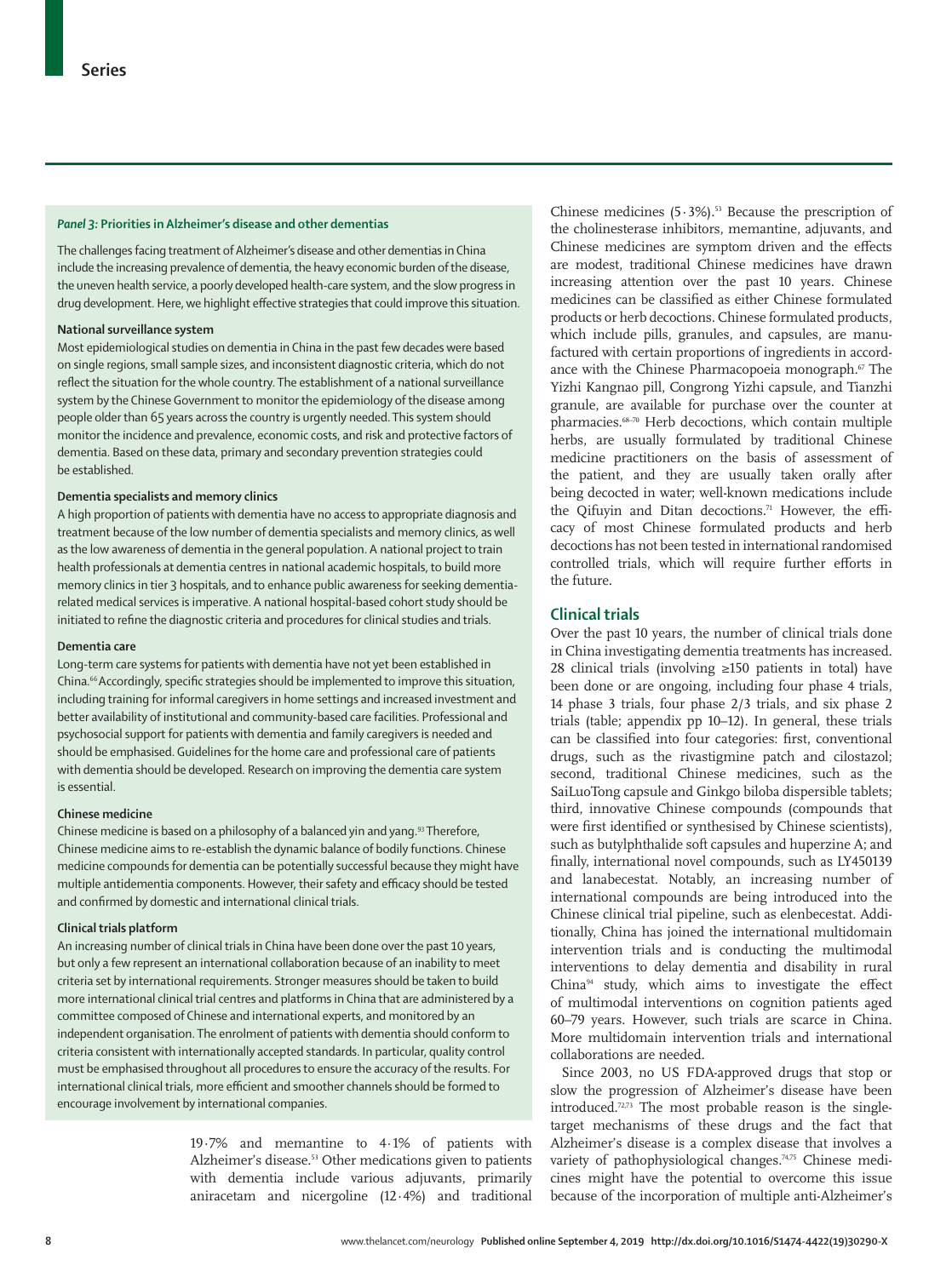disease components that have multiple physiological targets.<sup>76</sup> Active compounds, such as baicalein, tanshinone IIA, curcumin, ginsenoside Rb1, and ginkgolides B, have been shown to have anti-Alzheimer's disease activities both in vitro and in vivo through reductions in amyloid-β concentration and tau phosphorylation,<sup>77-79</sup> antioxidant function, and anti-inflammatory actions.<sup>80,81</sup> A systematic review of 16 trials<sup>82</sup> suggested that Chinese medicines could be potential candidates for the treatment of Alzheimer's disease, but the efficacy of Chinese medicines needs to be validated in randomised controlled trials.

Several studies have investigated the ability of Chinese medicines to treat vascular-related cognitive impairment. In animals, Chinese medicines, such as ginkgo biloba extract, ginseng, and crocetin, had neuroprotective effects and improved learning and memory in animal models of vascular dementia.<sup>83-88</sup> In a phase 2, randomised, double-blind, placebo-controlled clinical trial that enrolled 281 patients, a modern Chinese medicinal compound, DL-3-n-butylphthalide, was shown to be safe and effective at improving cognitive and global functioning (measured with the 12-item Alzheimer's disease assessment scalecognitive subscale [ADAS-cog], the clinician's interviewbased impression of change plus caregiver input [CIBIC-plus], and the mini-mental state examination [MMSE]) in patients with subcortical vascular cognitive impairment with no dementia.<sup>89</sup> In a phase 2, randomised, controlled, double-blind clinical trial (340 participants), SaiLuoTong was shown to improve memory, orientation, language, executive functions, and daily activities (measured with the Vascular Dementia Assessment Scale– cognitive subscale [VaDAScog] and Alzheimer's Disease Cooperative Study–Clinical Global Impression of Change [ADCS-CGIC]) for patients with vascular dementia.<sup>90,91</sup> Taken together, these studies provide evidence that Chinese medicines might be effective in treating vascular cognitive impairment and might inspire further clinical trials for the treatment of Alzheimer's disease.

#### **Conclusions and future perspectives**

The prevalence of dementia has increased in China since 1990,4,13 but more studies with larger samples and national coverage are needed to confirm this result. Both the annual cost per person and the percentage of the national GDP that dementia accounts for exceeds the global averages,<sup>51,92</sup> imposing a heavy economic burden on China, which affects the rest of the world. The health service has been improved (through professional training and with new diagnostic technology), but the improvements are not equal between urban and rural areas.<sup>8</sup> A three-tier longterm care system is under development, which is still far from meeting the needs of people with dementia.<sup>66</sup> Only a few international multicentre clinical trials are taking place, and a small amount of clinical research has investigated Chinese medicines. Therefore, strong actions should be taken to address the challenges outlined in this Review in a timely manner.

#### **Search strategy and selection criteria**

In this Review, we searched for the terms "dementia", "Alzheimer's disease", "vascular dementia", "mild cognitive impairment", "epidemiology", "prevalence", "incidence", "burden", "diagnosis", "dementia care", "treatment", "medication", "Chinese traditional medicine" or "Chinese medicine", "prevention", "clinical trial", "China", and "Chinese" in the PubMed, China National Knowledge Infrastructure (CNKI) and WanFang databases for literature published between Jan 1, 2008, and May 31, 2019, except for some key references that were published before this period. We only considered literature published in English and Chinese. We acquired more than 700 studies in total, and the search included original articles, meta-analyses, and systematic reviews, as well as annual reports and websites of the National Bureau of Statistics of China and the National Health Commission of the People's Republic of China. We selected publications by the following criteria: including Chinese patients, internationally accepted diagnostic criteria of dementia, and more than 1000 patients for studies (except clinical trials), and meta-analyses or systematic reviews with more than 20 studies. For clinical trials, we searched for studies that enrolled at least 150 patients in China on the website ClinicalTrials.gov and extracted the details of these trials (eg, drug, NCT number, phase, study design, population, and diagnostic criteria). The final reference list was generated in terms of the relevance to these topics, in addition to the aforementioned inclusion criteria.

On the basis of thematic workshops, a literature review, and consultations with a variety of clinicians and researchers, we propose the next steps and future priorities of dementia care in China (panel 3): first, a national surveillance system should be established to monitor the incidence and prevalence and the risk and protective factors of dementia to support the infrastructure of primary and secondary prevention strategies; second, a national project to train dementia specialists, to build more memory clinics, and to enhance public awareness urgently needs to be initiated; third, building more care facilities, training professional caregivers, and alleviating the physical and mental burden of caregivers should be encouraged; fourth, the safety and efficacy of Chinese medicine for dementia should be tested and confirmed by randomised controlled trials; and finally, open and transparent clinical trial centres should be established for domestic and international trials, using consistent criteria for diagnosis as well as rigorous quality control.

#### **Contributors**

JJ, LJ, and SG conceived and designed the Review. MQ, YF, TZ, YL, and QQi searched and selected publications and extracted the data. JJ, LJ, MQ, YF, TZ, CW, YT, FW, and QQi participated in writing the first draft of the manuscript. JJ, SG, LJ, MQ, YF, TZ, YL, and QQi interpreted the data. FW, QQu, SS, Y-JW, YD, JiZ, JuZ, BL, and CZ oversaw data quality control. JJ, LJ, MQ, YF, TZ, YL, QQi, JuZ, CW, YT, CZ, FW, YQ, SS, Y-JW, YD, JiZ, BL, and QQu revised the first manuscript. LJ, MQ,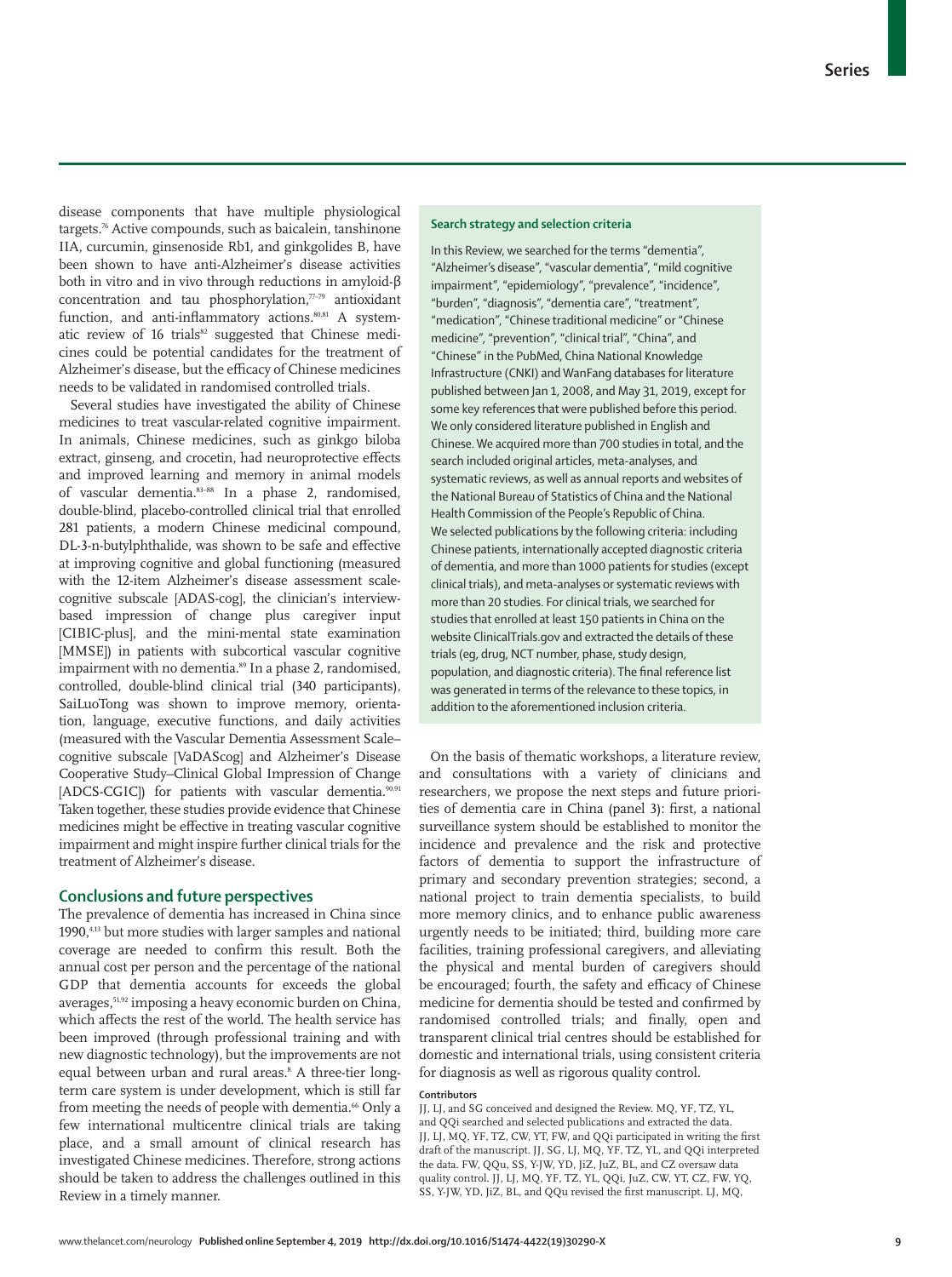YF, and TZ contributed to the creation of figures. LJ and MQ generated tables. JJ, SG, LJ, MO, YF, TZ, and YL contributed to the writing of the revised and final version of the manuscript. All authors in this project have read the manuscript and approved the final draft.

#### **Other members of the Group for the project of Dementia Situation in China (GPDSC)**

*China* Aihong Zhou, Xiumei Zuo, Changbiao Chu, Yueyi Yu, Hong Chang, Dan Li, Dongmei Guo, Yi Xing, Xiaobo Huang, Qiongqiong Qiu, Hui Xu, Xin Yan, Shuoqi Chen, Jianwei Yang (Innovation Center for Neurological Disorders, Department of Neurology, Xuanwu Hospital, Capital Medical University, Beijing); Jihui Lyu (Center for Cognitive Disorders, Beijing Geriatric Hospital, Beijing); Zhirong Jia (Department of Neurology, Peking University First Hospital, Beijing); Yonghua Huang (Department of Neurology, PLA Army General Hospital, Beijing); Jianjun Jia (Department of Geriatric Neurology, Chinese PLA General Hospital, Beijing); Dantao Peng (Department of Neurology, China-Japan Friendship Hospital, Beijing); Yong Ji (Department of Neurology, Beijing Tian Tan Hospital, Capital Medical University, Beijing); Qihao Guo (Department of Gerontology, Shanghai Jiao Tong University Affiliated Sixth People's Hospital, Shanghai); Yunpeng Cao (Department of Neurology, The First Affiliated Hospital of China Medical University, Shenyang); Li Sun (Department of Neurology, The First Hospital of Jilin University, Changchun); Yang Li (Department of Neurology, The First Hospital of Shanxi Medical University, Taiyuan); Peiyuan Lyu (Department of Neurology, Hebei General Hospital, Shijiazhuang); Baozhi Gang (Department of Neurology, The First Affiliated Hospital of Harbin Medical University, Harbin); Nan Zhang (Department of Neurology, Tianjin Medical University General Hospital, Tianjin); Lan Tan (Department of Neurology, Qingdao Municipal Hospital, School of Medicine, Qingdao University, Qingdao); Huidong Tang (Department of Neurology and Institute of Neurology, Ruijin Hospital Affiliated to Shanghai Jiao Tong University, Shanghai); Honglei Li (Department of Neurology and Research Center of Neurology in Second Affiliated Hospital, and Key Laboratory of Medical Neurobiology of Zhejiang Province, Zhejiang University School of Medicine, Hangzhou); Zhengluan Liao (Department of Psychiatry, Zhejiang Provincial People's Hospital, People's Hospital of Hangzhou Medical College, Hangzhou); Jun Liu (Department of Neurology, Sun Yat-Sen Memorial Hospital, Sun Yat-Sen University, Guangzhou); Yang Lü (Department of Geriatrics, The First Affiliated Hospital of Chongqing Medical University, Chongqing); Jiangtao Xu (Department of Neurology, Xinjiang General Hospital of PLA, Ürümqi); Kunnan Zhang (Institution of Neurology, People's Hospital of Jiangxi Province, Nanchang); Xiangqun Shi (Department of Neurology, Lanzhou General Hospital of Lanzhou Military Command, Lanzhou); Xuelian Ji (Department of Neurology, Inner Mongolia People's Hospital, Hohhot); Xiaofeng Li (Department of Neurology, The Second Affiliated Hospital of Chongqing Medical University, Chongqing); Yanjun Guo (Department of Neurology, Beijing Friendship Hospital, Capital Medical University, Beijing); Jianzhong Bi (Department of Neural Medicine, Second Hospital of Shandong University, Jinan); Vincent CT Mok (Department of Medicine and Therapeutics, The Chinese University of Hong Kong, Hong Kong, Special Administrative Region); Minchen Kan (Department of Neurology, Handan Central Hospital, Handan); Fang Li (Department of Geriatric, Fuxing Hospital, Capital Medical University, Beijing); Weidong Zhou (Department of Neurology, China Meitan General Hospital, Beijing); Lan Chu (Department of Neurology, The Affiliated Hospital of Guizhou Medical University, Guiyang); Shanshan Yang (Department of Neurology, General Hospital of Daqing Oil Field, Daqing); Henyun Yang (Department of Neurology, The First Hospital of Kunming, Kunming); Yong You (Department of Neurology, The First Affiliated Hospital of University of South China, Guangzhou).

#### **Declaration of interests**

JJ received grants from the National Natural Science Foundation of China for the Key Project (81530036), the National Key Scientific Instrument and Equipment Development Project (31627803), Beijing Municipal Administration of Hospitals for Mission Program (SML20150801), Beijing Municipal Human Resources and Social Security Bureau for the Beijing Scholars Program, Beijing Municipal Science & Technology

Commission for the Beijing Brain Initiative (Z161100000216137), National Natural Science Foundation of China and Canadian Institutes of Health Research for the CHINA-CANADA Joint Initiative on Alzheimer's Disease and Related Disorders (81261120571), Beijing Municipal Commission of Health and Family Planning (PXM2018\_026283\_000002), and Project for Outstanding Doctor with Combined Ability of Western and Chinese Medicine; reported involvement in clinical trials (donepezil hydrochloride, SaiLuoTong, AD-35, butylphthalide soft capsule, lanabecestat, and CNP520) sponsored by Eisai, Shineway, Zhejiang Hisun, CSPC-NBP, Eli Lilly, AstraZeneca, and Novartis pharmaceutical companies; received personal lecture and consulting fees from Eisai, Shineway, Zhejiang Hisun, CSPC-NBP, Eli Lilly, AstraZeneca, Novartis, and Lundbeck pharmaceutical companies. CW was involved in clinical trials (donepezil hydrochloride, SaiLuoTong, and DL-3-n-butylphthalide) sponsored by Eisai, Shineway, and CSPC-NBP pharmaceutical companies; received personal lecture fees from Eisai, Shineway, CSPC-NBP, Lundbeck, and Novartis pharmaceutical companies. YT participated in clinical trials (donepezil hydrochloride and SaiLuoTong) sponsored by Eisai and Shineway pharmaceutical companies; and received personal lecture fees from Eisai, Shineway, Lundbeck, and Novartis pharmaceutical companies. FW participated in the SaiLuoTong clinical trial sponsored by Shineway pharmaceutical company; and received personal lecture fees from Shineway, Eisai, Lundbeck, and Novartis pharmaceutical companies. LJ was involved in clinical trials (donepezil hydrochloride and SaiLuoTong) sponsored by Eisai and Shineway pharmaceutical companies; and received personal lecture fees from Eisai and Shineway pharmaceutical companies. JuZ participated in the DL-3-n-butylphthalide clinical trial sponsored by CSPC-NBP pharmaceutical company; and received personal lecture fees from CSPC-NBP, Eisa, Lundbeck, and Novartis pharmaceutical companies. Y-JW, BL, and QQu received personal lecture fees from Eisai, Lundbeck, and Novartis pharmaceutical companies. JiZ and YD received lecture fees from Eisai and Lundbeck pharmaceutical companies. SG is a member of scientific advisory committee of TauRx, editorial board of Lundbeck institute, and the Data and Safety Monitoring Board of Eisai; reported involvement in the SaiLuoTong clinical trial sponsored by Shineway pharmaceutical company; and received personal fees from TauRx, Lundbeck Institute, and Eisai, and reported grants from Lilly and Roche pharmaceutical companies. MAll other authors declared no competing interests.

#### **Acknowledgments**

We thank other participants who were not members of the GPDSC contributing to this work. We thank Min Zhu and Chaojun Kong for their help searching the literature, generating the tables, and organising the references. Particularly, we would like to thank Yan Wang for their interpretation of epidemiological data and revision of the **I**ncidence section in this Review.

#### **References**

- Li N, Zhang L, Du W, et al. Prevalence of dementia-associated disability among Chinese older adults: results from a national sample survey. *Am J Geriatr Psychiatry* 2015; **23:** 320–25.
- 2 Charlson FJ, Baxter AJ, Cheng HG, Shidhaye R, Whiteford HA. The burden of mental, neurological, and substance use disorders in China and India: a systematic analysis of community representative epidemiological studies. *Lancet* 2016; **388:** 376–89.
- 3 GBD 2016 Neurology Collaborators. Global, regional, and national burden of neurological disorders, 1990–2016: a systematic analysis for the Global Burden of Disease Study 2016. *Lancet Neurol* 2019; **18:** 459–80.
- 4 GBD 2016 Dementia Collaborators. Global, regional, and national burden of Alzheimer's disease and other dementias, 1990–2016: a systematic analysis for the Global Burden of Disease Study 2016. *Lancet Neurol* 2019; **18:** 88–106.
- 5 Jia J. Chinese guideline for diagnosis and treatment of dementia and cognitive disorders (2018): diagnositic criteria of dementia and its subtypes. *Natl Med J China* 2018; **98:** 965–70 (in Chinese).
- 6 Jia J. Chinese guideline for dementia and cognitive disorders. Beijing:People's Medical Publishing House, 2016 (in Chinese).
- 7 He Y. Advances on Alzheimer's disease with neuroimaging. *Prog Biochem Biophys* 2012; **39:** 811–15 (in Chinese).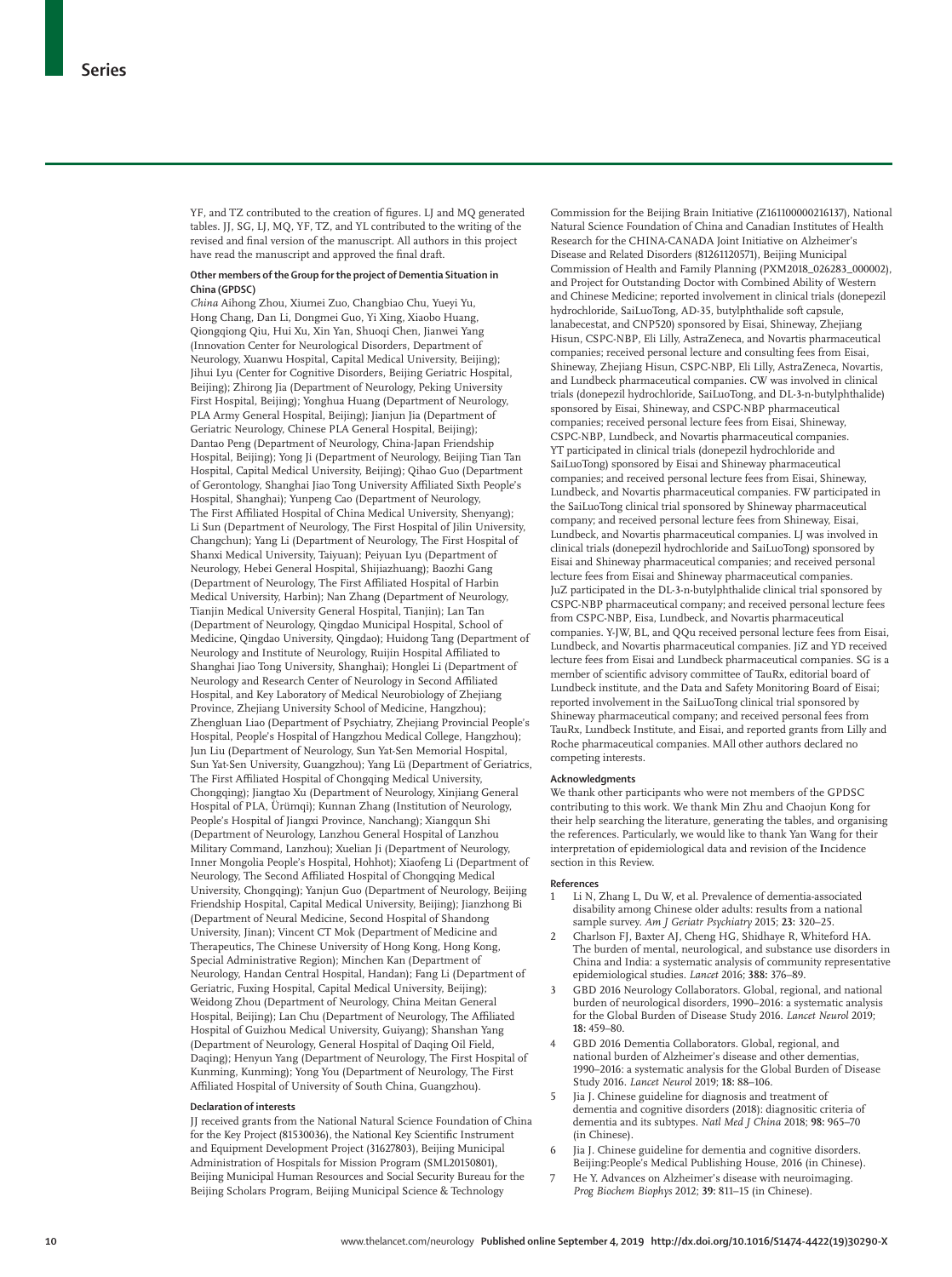- Gu H, Ma C, Ji L. Urban-rural gap and injustice on medical field: take outpatients as an example. *Journal of Nanjing Agricultural University* 2015; **15:** 53–61 (in Chinese).
- Dubois B, Feldman HH, Jacova C, et al. Advancing research diagnostic criteria for Alzheimer's disease: the IWG-2 criteria. *Lancet Neurol* 2014; **13:** 614–29.
- 10 McKhann GM, Knopman DS, Chertkow H, et al. The diagnosis of dementia due to Alzheimers disease: recommendations from the National Institute on Aging-Alzheimer's Association workgroups on diagnostic guidelines for Alzheimer's disease. *Alzheimers Dement* 2011; **7:** 263–69.
- 11 American Psychiatric Association. Diagnostic and statistical manual of mental disorders, 5th edn. Arlington, VA: American Psychiatric Publishing, 2013.
- 12 Chan KY, Wang W, Wu JJ, et al. Epidemiology of Alzheimer's disease and other forms of dementia in China, 1990–2010: a systematic review and analysis. *Lancet* 2013; **381:** 2016–23.
- 13 Wu YT, Ali GC, Guerchet M, et al. Prevalence of dementia in mainland China, Hong Kong and Taiwan: an updated systematic review and meta-analysis. *Int J Epidemiol* 2018; **47:** 409–19.
- 14 Yuan J, Zhang Z, Wen H, et al. Incidence of dementia and subtypes: a cohort study in four regions in China. *Alzheimers Dement* 2016; **12:** 262–71.
- 15 Zhang MY, Katzman R, Salmon D, et al. The prevalence of dementia and Alzheimer's disease in Shanghai, China: impact of age, gender, and education. *Ann Neurol* 1990; **27:** 428–37.
- 16 Zhang ZX, Zahner GE, Roman GC, et al. Dementia subtypes in China: prevalence in Beijing, Xian, Shanghai, and Chengdu. *Arch Neurol* 2005; **62:** 447–53.
- 17 Chen R, Ma Y, Wilson K, et al. A multicentre community-based study of dementia cases and subcases in older people in China the GMS-AGECAT prevalence and socio-economic correlates. *Int J Geriatr Psychiatry* 2012; **27:** 692–702.
- 18 Llibre Rodriguez JJ, Ferri CP, Acosta D, et al. Prevalence of dementia in Latin America, India, and China: a population-based cross-sectional survey. *Lancet* 2008; **372:** 464–74.
- 19 Yan F, Li S, Huang Y, et al. Longitudinal study on dementia in an urban community of Beijing city in two decades. *Zhongguo Xinliweisheng Zazhi* 2008; **122:** 110–13 (in Chinese).
- 20 Sun Y, Lee HJ, Yang SC, et al. A nationwide survey of mild cognitive impairment and dementia, including very mild dementia, in Taiwan. *PLoS One* 2014; **9:** e100303.
- Ding D, Zhao Q, Guo Q, et al. The Shanghai aging study: study design, baseline characteristics, and prevalence of dementia. *Neuroepidemiology* 2014; **43:** 114–22.
- 22 Cheng Q, Sun HX, Ye FL, et al. Dementia among elderly in Shanghai suburb: a rural community survey. *J Alzheimers Dis* 2014; **39:** 883–89.
- 23 Ji Y, Shi Z, Zhang Y, et al. Prevalence of dementia and main subtypes in rural northern China. *Dement Geriatr Cogn Disord* 2015; **39:** 294–302.
- 24 Yang L, Jin X, Yan J, et al. Prevalence of dementia, cognitive status and associated risk factors among elderly of Zhejiang province, China in 2014. *Age Ageing* 2016; **45:** 708–12.
- 25 Jia J, Wang F, Wei C, et al. The prevalence of dementia in urban and rural areas of China. *Alzheimers Dement* 2014; **10:** 1–9.
- 26 Huang Y, Wang Y, Wang H, et al. Prevalence of mental disorders in China: a cross-sectional epidemiological study. *Lancet Psychiatry* 2019; **6:** 211–24.
- 27 Zhang Y, Xu Y, Nie H, et al. Prevalence of dementia and major dementia subtypes in the Chinese populations: a meta-analysis of dementia prevalence surveys, 1980–2010. *J Clin Neurosci* 2012; **19**: 1333–37.
- Li R, Singh M. Sex differences in cognitive impairment and Alzheimer's disease. *Front Neuroendocrinol* 2014; **35:** 385–403.
- 29 Podcasy JL, Epperson CN. Considering sex and gender in Alzheimer disease and other dementias. *Dialogues Clin Neurosci* 2016; **18:** 437–46.
- 30 Prince M, Wimo A, Guerchet M, Ali GC, Wu Y, Prina AM. World Alzheimer report 2015: the global impact of dementia: An analysis of prevalence, incidence, cost and trends. London: Alzheimer's Disease International, 2015.
- 31 Prince M, Bryce R, Albanese E, Wimo A, Ribeiro W, Ferri CP. The global prevalence of dementia: a systematic review and metaanalysis. *Alzheimers Dement* 2013; **9:** 63–75 e2.
- 32 Erkinjuntti T, Ostbye T, Steenhuis R, Hachinski V. The effect of different diagnostic criteria on the prevalence of dementia. *N Engl J Med* 1997; **337:** 1667–74.
- 33 Wu YT, Beiser AS, Breteler MMB, et al. The changing prevalence and incidence of dementia over time—current evidence. *Nat Rev Neurol* 2017; **13:** 327–39.
- 34 Fei M, Qu Y, Wang T, Yin J, Bai J, Ding Q. Prevalence and distribution of cognitive impairment no dementia (CIND) among the aged population and the analysis of socio-demographic characteristics: the community-based cross-sectional study. *Alzheimer Dis Assoc Disord* 2009; **23:** 130–38.
- 35 Li X, Ma C, Zhang J, et al. Prevalence of and potential risk factors for mild cognitive impairment in community-dwelling residents of Beijing. *J Am Geriatr Soc* 2013; **61:** 2111–19.
- 36 Xu S, Xie B, Song M, et al. High prevalence of mild cognitive impairment in the elderly: a community-based study in four cities of the Hebei province, China. *Neuroepidemiology* 2014; **42:** 123–30.
- Zhang Y, Shi Z, Liu M, et al. Prevalence of cognitive impairment no dementia in a rural area of Northern China. *Neuroepidemiology* 2014; **42:** 197–203.
- 38 Ding D, Zhao Q, Guo Q, et al. Prevalence of mild cognitive impairment in an urban community in China: a cross-sectional analysis of the Shanghai aging study. *Alzheimers Dement* 2015; **11:** 300–09.e2.
- 39 Jia J, Zhou A, Wei C, et al. The prevalence of mild cognitive impairment and its etiological subtypes in elderly Chinese. *Alzheimers Dement* 2014; **10:** 439–47.
- 40 Nie H, Xu Y, Liu B, et al. The prevalence of mild cognitive impairment about elderly population in China: a meta-analysis. *Int J Geriatr Psychiatry* 2011; **26:** 558–63.
- Nie X, Lyu X, Zhuo L, Cheng Y, Wang H, Zhan S. Prevalence of mild cognitive impairment in China: a meta-analysis of studies in 2001–2015. *Chin J Psychiatry* 2016; **49:** 298–306 (in Chinese).
- Liu Z, Huang Y, Wang Y, et al. A follow-up study of the incidence and risk factors of dementia in two communities in Beijing. *Chin J Psychiatry* 2013; **46:** 356–60 (in Chinese).
- 43 Prince M, Acosta D, Ferri CP, et al. Dementia incidence and mortality in middle-income countries, and associations with indicators of cognitive reserve: a 10/66 Dementia Research Group population-based cohort study. *Lancet* 2012; **380:** 50–58.
- 44 Chen R, Hu Z, Wei L, Ma Y, Liu Z, Copeland JR. Incident dementia in a defined older Chinese population. *PLoS One* 2011; **6:** e24817.
- 45 Zhuo C, Huang Y, Liu Z, et al. A five-year follow-up study of mild cognitive impairment incidence in two urban and rural communities in Beijing. *Zhongguo Xinliweisheng Zazhi* 2012; **26:** 754–60 (in Chinese).
- 46 Li S, Yan F, Li G, et al. Is the dementia rate increasing in Beijing? Prevalence and incidence of dementia 10 years later in an urban elderly population. *Acta Psychiatr Scand* 2007; **115:** 73–79.
- Yu R, Chau PH, McGhee SM, et al. Trends in prevalence and mortality of dementia in elderly Hong Kong population: projections, disease burden, and implications for long-term care. *Int J Alzheimers Dis* 2012; **2012:** 406852.
- 48 Xu J, Wang J, Wimo A, Fratiglioni L, Qiu C. The economic burden of dementia in China, 1990–2030: implications for health policy. *Bull World Health Organ* 2017; **95:** 18–26.
- Grasset L, Brayne C, Joly P, et al. Trends in dementia incidence: evolution over a 10-year period in France. *Alzheimers Dement* 2016; **12:** 272–80.
- 50 Wang G, Cheng Q, Zhang S, et al. Economic impact of dementia in developing countries: an evaluation of Alzheimer-type dementia in Shanghai, China. *J Alzheimers Dis* 2008; **15:** 109–15.
- 51 Jia J, Wei C, Chen S, et al. The cost of Alzheimer's disease in China and re-estimation of costs worldwide. *Alzheimers Dement* 2018; **14:** 483–91.
- 52 Sun F. Caregiving stress and coping: a thematic analysis of Chinese family caregivers of persons with dementia. *Dementia (London)* 2014; **13:** 803–18.
- 53 Jia J, Zuo X, Jia XF, et al. Diagnosis and treatment of dementia in neurology outpatient departments of general hospitals in China. *Alzheimers Dement* 2016; **12:** 446–53.
- 54 Wu C, Gao L, Chen S, Dong H. Care services for elderly people with dementia in rural China: a case study. *Bull World Health Organ* 2016; **94:** 167–73.